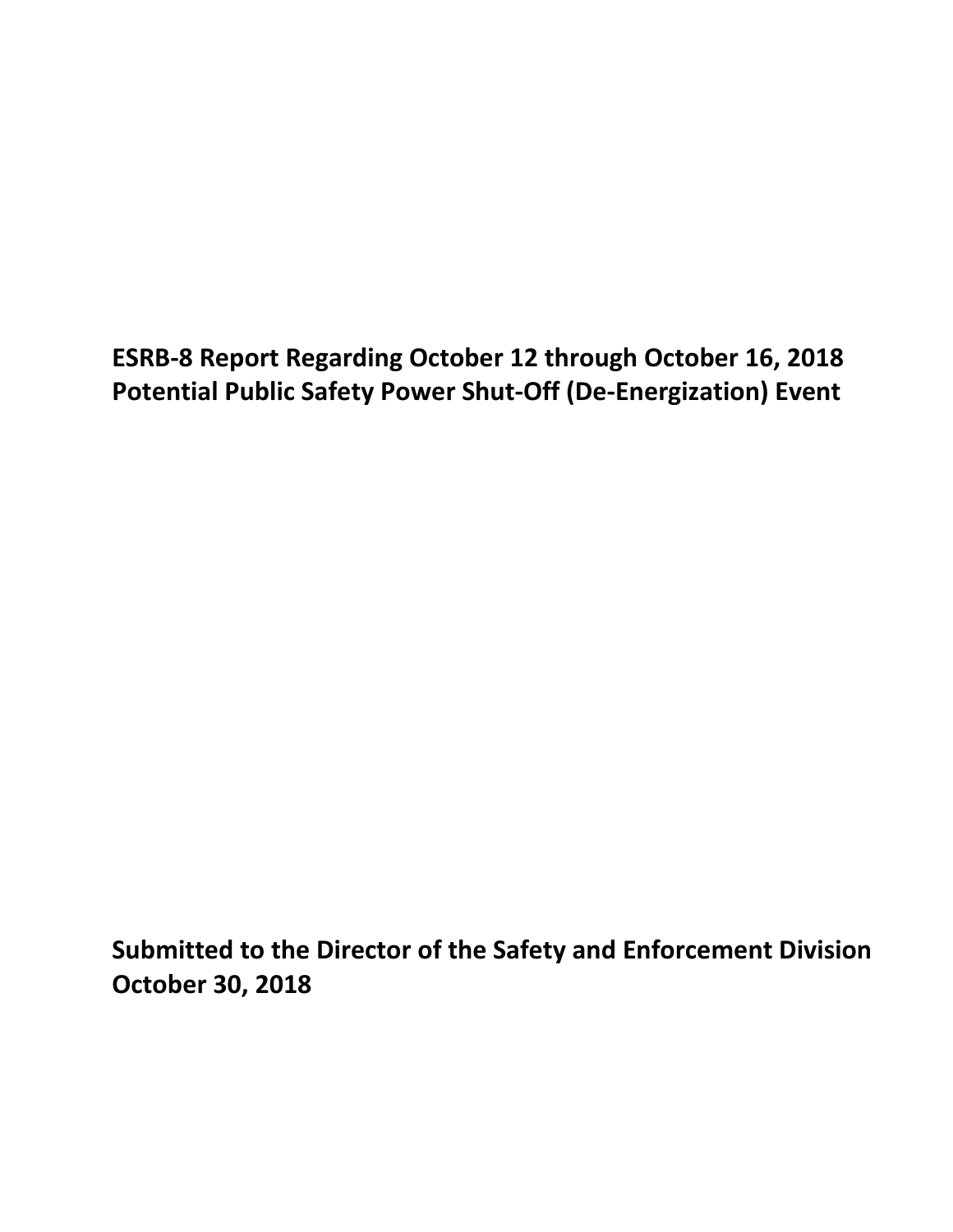Southern California Edison (SCE) submits the following report to the Director of the Safety and Enforcement Division pursuant to reporting requirements under Resolution ESRB-8 when customers are notified of a possible de-energization event.

On Wednesday, October 10, SCE meteorologists began notifying personnel that forecasts indicated possible precipitation and high winds across much of the SCE territory over the weekend. Information sharing continued daily as SCE's confidence in forecasts increased, and on Friday, October 12, the decision to activate an Incident Support Team (IST) and Electrical Services Incident Management Team (ES IMT) was made as forecasts indicated that Public Safety Power Shut-Off (PSPS) thresholds may be exceeded in some areas beginning Monday, October 15. An IST and an ES IMT were notified and activated at the Emergency Operations Center (EOC) beginning Saturday, October 13 at 8:00 a.m.

On October 12, a complicated and atypical weather pattern unfolded across Southern California. Unusual thunder storms brought precipitation to many parts of the region, followed immediately by the predicted period of gusty winds and fire danger. High winds and low relative humidity immediately following the precipitation caused fuels to dry quickly and significantly. Santa Ana wind gusts reached peak levels on Monday, October 15, causing humidity levels to drop and the fire threat risk to increase across the region.

The National Weather Service (NWS) issued Red Flag Warnings for portions of the SCE service territory in Los Angeles and Ventura Counties beginning Sunday, October 14 at 10:00 p.m. Red Flag Warnings were also issued for portions of San Bernardino, Riverside, and Orange County beginning Monday, October 15 at 3:00 a.m. The Red Flag Warnings were set to expire Tuesday October 16 at 8:00 p.m. The NWS issued High Wind Warnings, Watches and Advisories for portions of Los Angeles, Ventura, and San Bernardino Counties through Tuesday afternoon.

At 3:00 p.m. on October 16, SCE demobilized the IST and the ES IMT. Operational control was transferred back to the local dispatch operations centers (DOCs) in respective districts. Over the course of the weather incident and activation, a total of 23 districts experienced storm conditions; however, no lines were proactively de-energized.

SCE began notifying customers of a possible de-energization event, due to the forecasted weather and related fire risks beginning on October 14. On October 16, SCE notified customers that weather conditions had improved and SCE no longer anticipated the need to de-energize.

SCE's decision to notify customers of the potential for a PSPS event was due to many factors including:

• The Red Flag Warnings issued by the NWS indicated that the combination of strong winds, low relative humidity, and warm temperatures would result in critical fire weather conditions with the potential for extreme fire behavior;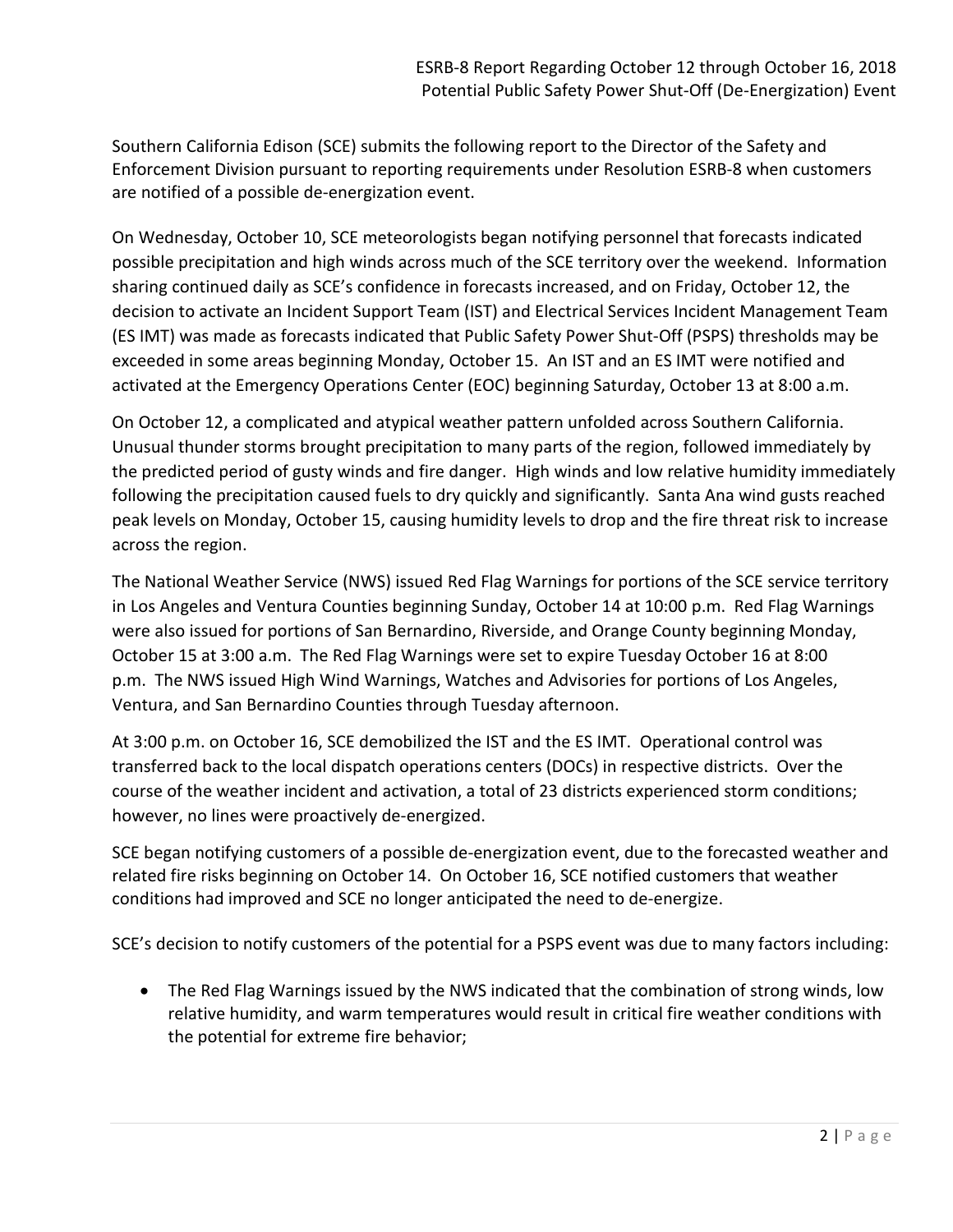- The Santa Ana Wildfire Threat Index (SAWTI) for Los Angeles and Ventura counties was at Moderate ("Upon ignition, fires will grow rapidly and will be difficult to control") with fuel conditions listed as "Medium";
- The High Wind Warnings issued by the NWS indicated the potential for isolated damaging wind gusts up to 75 mph; wind gusts to 82 MPH were realized in Orange County; and
- The most up-to-date Live Fuel Moisture values (October 1) were at 59% across Los Angeles County and 56% in Ventura County.

The material below addresses Resolution ESRB-8 requirements in each of the five categories associated with notifications. Each of these categories is addressed in separate sections below.

## **1. The local communities' representatives contacted prior to de-energization, the date on which they were contacted, and whether the areas affected by the de-energization are classified as Zone 1, Tier 2, or Tier 3 as per the definition in General Order 95, Rule 21.2-D**

SCE began elevated monitoring for fire weather threats to parts of its service territory on October 9, 2018. Over the next three days, a complicated weather pattern, involving wind, rain showers, and thunderstorms, continued to evolve across parts of the SCE service territory. On October 12, SCE IMTs were instructed to report to the SCE EOC on October 13 to monitor the ongoing fire weather event and begin preparations for a potential PSPS. Later in the day on October 13, the NWS issued Red Flag Warnings from 10 p.m., Sunday, October 14, through 8 p.m., Tuesday, October 16, for portions of Los Angeles, Orange, San Bernardino, and Ventura counties.

SCE sent notifications to all customers who could potentially be affected by a PSPS, which included notifications to residential, medical baseline and the subset of critical care, essential services and major customers. Notifications were executed in the preferred method of contact given by our customers (e.g., email, phone, text, or SMS). On October 15, shifting weather conditions required notification of customers on five additional circuits in Ventura and Los Angeles counties. A total of 135,302 customers, served by 82 circuits, were sent notifications of a potential PSPS over the course of this event.

SCE's Local Public Affairs department staff notified local government officials via email regarding the potential PSPS event in affected communities on October 14 and 15. After notifications were sent, SCE discovered that many local government officials did not receive the e-mail notifications. SCE investigated the cause of this issue and has implemented appropriate future mitigation measures. As such, SCE does not anticipate encountering this issue in the future.<sup>[1](#page-2-0)</sup> To supplement the email

<span id="page-2-0"></span>l

 $<sup>1</sup>$ A data table linking circuits to their respective cities, unincorporated areas, and counties used to pull contacts for local</sup> government notifications contained errors. The circuit-jurisdiction relationship table has been corrected and validated, and a cross-check process put in place to ensure accuracy in the future.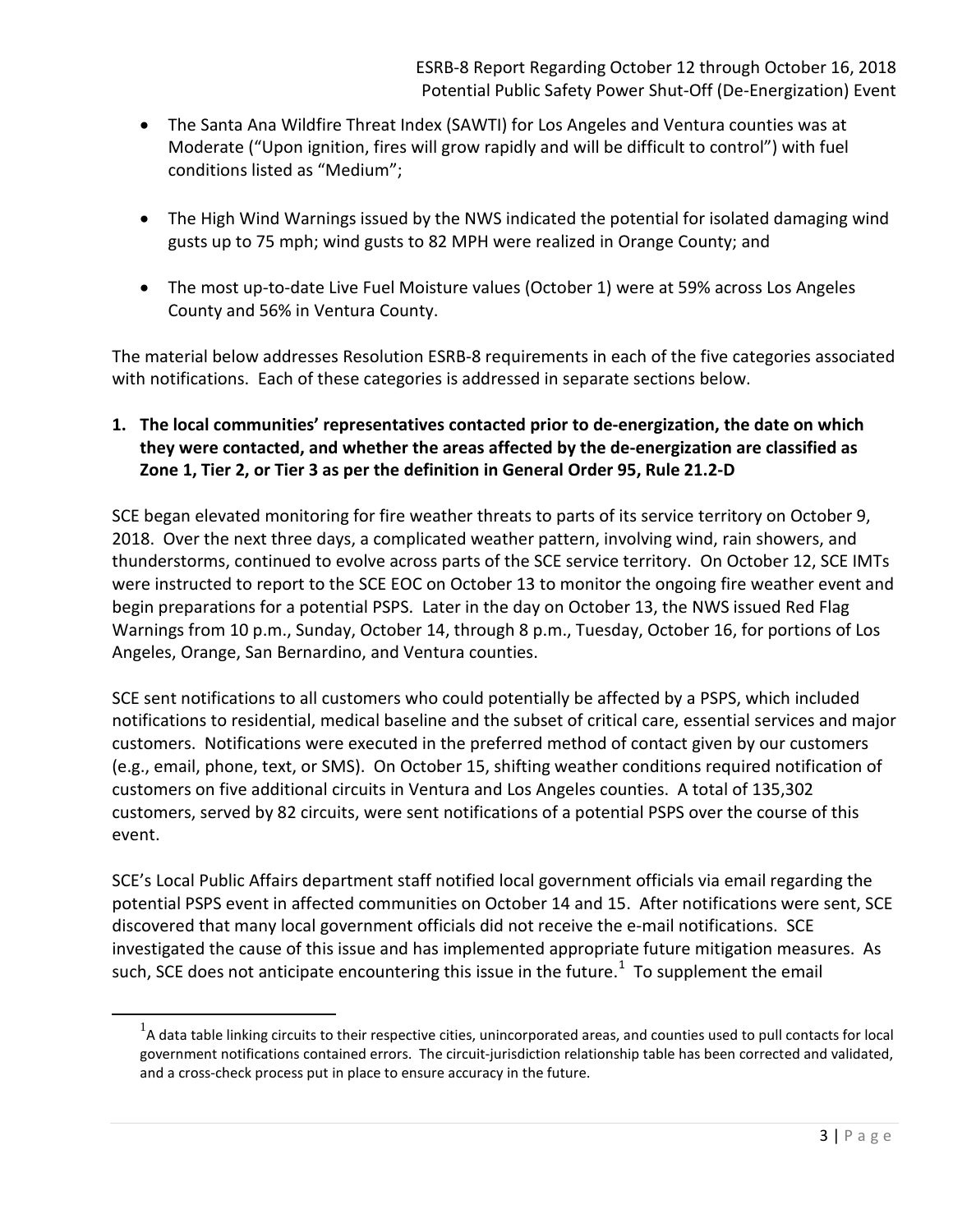notification process, starting on October 14 and continuing through October 16, SCE's Local Public Affairs department staff were also in direct communication with many county and city officials regarding the PSPS event as outlined in the following tables.

In addition to the communications described above, SCE published and promoted a public article regarding the potential PSPS event on *Inside Edison*, a public website, at 2:30 p.m. on October 14. That article was continuously updated throughout the event. On the social media front, SCE used a targeted approach to reach customers. The social media team used geo-targeting and accelerated promotion mode for Facebook, Instagram and Twitter platforms. Nine posts were created throughout the event on both networks that garnered 499,298 impressions on Facebook and Instagram and 263,035 impressions on Twitter. This geo-targeted approach to social media was a large part of avoiding further confusion among customers between PSPS and unplanned, weather-related repair outages from the on-going wind and rain.

On the media relations front, SCE received numerous requests from local, regional, and national media regarding the potential PSPS event. On Sunday, October 14, SCE received media inquiries from 14 outlets. On October 15, the in-bound requests increased to 31 media outlets, many of which called multiple times for interviews and updates. On October 16, 14 media outlets called for interviews and outage information.

SCE also had agency representatives from the California Governor's Office of Emergency Services (OES), LA County Office of Emergency Services and the Los Angeles County Department of Public Health at our Emergency Operations Center the evening of October 14 through October 15. Additionally, the Metropolitan Water District sent an agency representative to the SCE Emergency Operations Center on October 15.

| Table 1-Communications to Public Safety Agencies |              |           |            |      |      |      |
|--------------------------------------------------|--------------|-----------|------------|------|------|------|
|                                                  | Date/Time    |           |            | Zone | Tier | Tier |
| Community/Representative                         |              |           |            |      | 2    | 3    |
| Los Angeles County                               | 10/13/18     | 10/14/18  | 10/15/18   | X    | X    | X    |
| David Richardson, Chief                          | $11:45$ a.m. |           |            |      |      |      |
| Deputy                                           | 12:47 p.m.   |           |            |      |      |      |
| Leslie Luke, Deputy Director                     | 5:00 p.m.    |           |            |      |      |      |
| Office of Emergency                              |              |           |            |      |      |      |
| Management (OEM)                                 |              |           |            |      |      |      |
| <b>Coordination Call</b>                         |              | 9:00 a.m. |            |      |      |      |
| <b>Customer Notifications</b>                    |              | 1:30 p.m. | 11:30 a.m. |      |      |      |
| <b>Coordination Call</b>                         |              |           | 5:30 p.m.  |      |      |      |
| <b>Orange County</b>                             |              |           |            |      | X    | X    |
| Control 1, Duty Officer                          | 12:00 p.m.   |           |            |      |      |      |
| Brian Fennessy, Orange                           | 12:41 p.m.   |           |            |      |      |      |
| County Fire Chief                                |              |           |            |      |      |      |
| Michelle Anderson, Deputy                        | 4:58 p.m.    |           |            |      |      |      |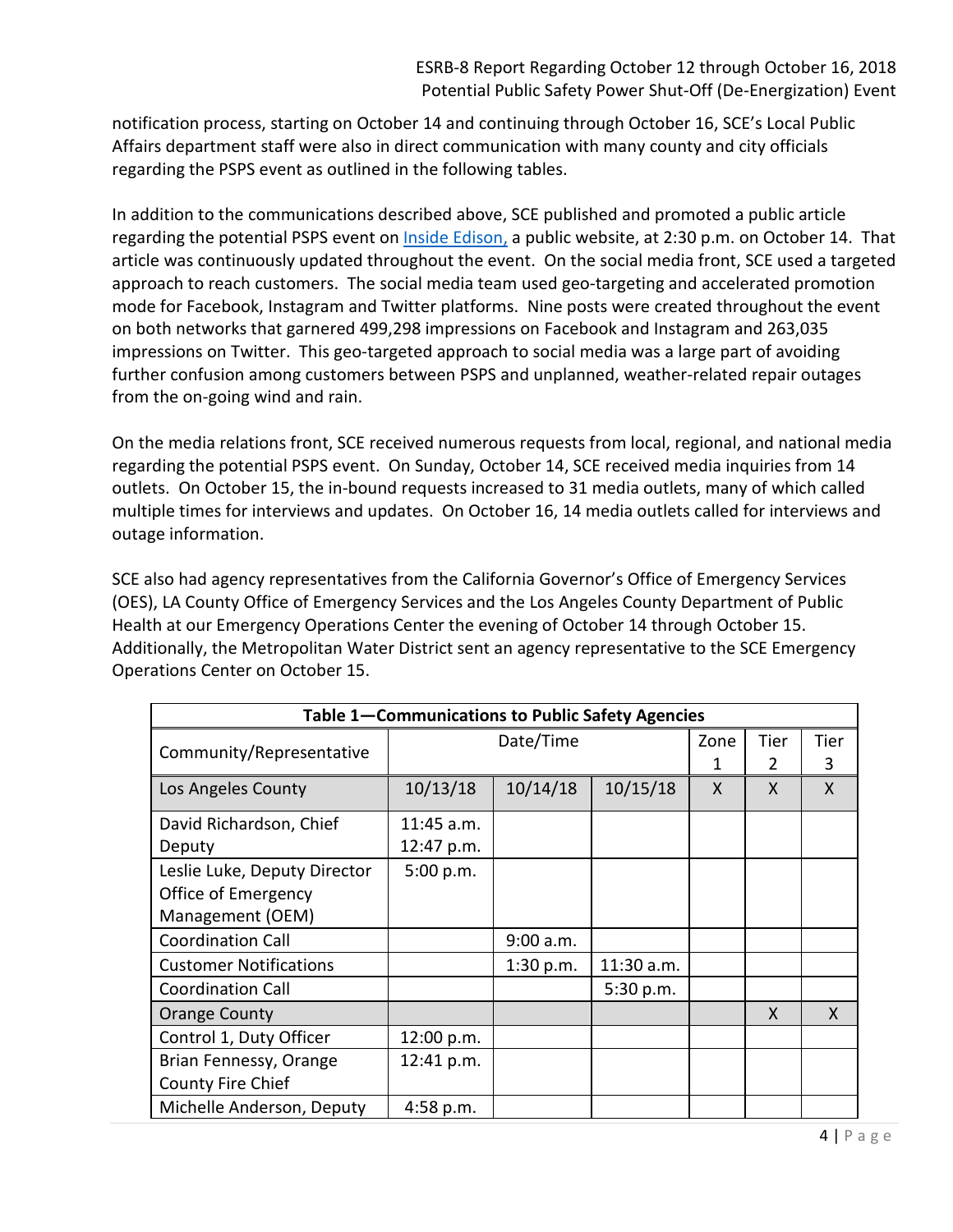| Table 1-Communications to Public Safety Agencies |            |           |          |   |   |   |
|--------------------------------------------------|------------|-----------|----------|---|---|---|
| Director Sheriff's OEM                           |            |           |          |   |   |   |
| <b>Coordination Call</b>                         |            | 4:00 p.m. |          |   |   |   |
| San Bernardino County                            |            |           |          |   | X | X |
|                                                  |            |           |          |   |   |   |
| Duty Officer, OEM                                | 12:30 p.m. |           |          |   |   |   |
| Don Trapp, Deputy Fire Chief                     | 12:57 p.m. |           |          |   |   |   |
| Carrie Cruz, Duty Officer                        | 4:49 p.m.  |           |          |   |   |   |
| <b>Coordination Call</b>                         |            | 4:00 p.m. |          |   |   |   |
| <b>Ventura County</b>                            | 10/13/18   | 10/14/18  | 10/15/18 | X | X | X |
| Kevin McGowan, Director                          | 11:30 a.m. |           |          |   |   |   |
| OFM                                              | 4:51 p.m.  |           |          |   |   |   |
| Vaughan Miller, Deputy Fire<br>Chief             | 12:53 p.m. |           |          |   |   |   |
| Coordination Call w/BRDM                         |            | 2:00 p.m. |          |   |   |   |
| California Office of                             |            |           |          |   |   |   |
| <b>Emergency Services</b>                        |            |           |          |   |   |   |
| Conference Call w/BRDM                           |            | 2:00 p.m. |          |   |   |   |

| Table 2-Notifications to Potentially Affected Areas                                                                                         |                                                                                                                    |                                                                                                                               |                                                                                                                        |  |
|---------------------------------------------------------------------------------------------------------------------------------------------|--------------------------------------------------------------------------------------------------------------------|-------------------------------------------------------------------------------------------------------------------------------|------------------------------------------------------------------------------------------------------------------------|--|
| <b>Los Angeles County</b><br>Parts of:<br>Azusa<br>Covina*<br>Glendora**<br>La Canada<br>$\bullet$<br>Flintridge**<br>Malibu**<br>$\bullet$ | <b>Orange County</b><br>Parts of:<br>Irvine**<br>Orange<br>Rancho Santa<br>Margarita**<br>County of<br>٠<br>Orange | San Bernardino<br>Parts of:<br>Fontana**<br>Rancho<br>Cucamonga**<br>Rialto*<br>$\bullet$<br>San<br>$\bullet$<br>Bernardino** | <b>Ventura County</b><br>Parts of:<br>Camarillo*<br>Fillmore**<br><b>Moorpark</b><br>Ojai<br>Santa<br>Paula**          |  |
| Pasadena*<br>San Fernando<br>Santa Clarita**<br>Sylmar**<br>County of Los<br>$\bullet$<br>Angeles<br>$*$ - Tier 2<br>Legend:                | **- Tier 2&3<br>Red: Tier 3                                                                                        | Upland*<br>$\bullet$<br>County of San<br>Bernardino                                                                           | Simi Valley<br>$\bullet$<br>Somis*<br><b>Thousand</b><br>$\bullet$<br><b>Oaks</b><br>County of<br>$\bullet$<br>Ventura |  |

**Circuits within these areas that experienced storm-related (non-PSPS) outages are as follows**: Video, Jarvis, Borneo, Taiwan, Qatar, Korea, Arabia, Nepal, Qatar, Siam, Sri Lanka, Sudan, Amethyst, Shine, Ferrara, Cuthbert, Galahad, Atento, Rustic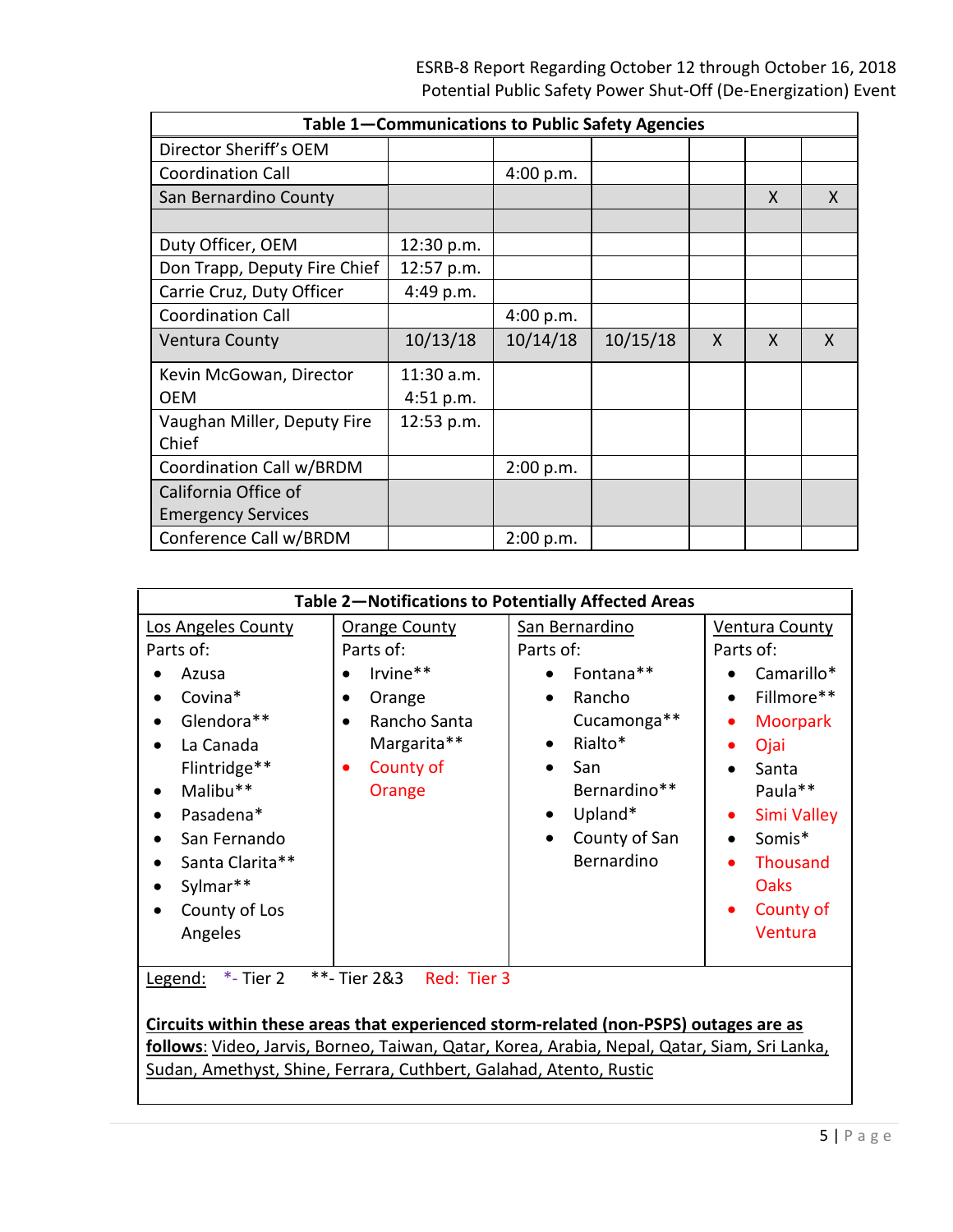| <b>Table 3-Local Jurisdictions Contacted</b> |             |             |                                                                                                                                                                                                                                                           |  |  |
|----------------------------------------------|-------------|-------------|-----------------------------------------------------------------------------------------------------------------------------------------------------------------------------------------------------------------------------------------------------------|--|--|
| <b>Jurisdiction</b>                          | <b>Date</b> | <b>Time</b> | Contact(s)                                                                                                                                                                                                                                                |  |  |
| Malibu                                       | 10/14/2018  | 2:54 p.m.   | Reva Feldman, City Manager                                                                                                                                                                                                                                |  |  |
| Simi Valley                                  | 10/14/2018  | 5:04 p.m.   | Eric Levitt, City Manager; Ron Fuchiwaki, Public<br>Works Director; Randy White, Emergency Services<br>Coordinator                                                                                                                                        |  |  |
| Camarillo                                    | 10/14/2018  | 5:07 p.m.   | Dave Norman, City Manager; Dave Klotzle, Public<br>Works Director, John Fraser, Emergency Services<br>Coordinator                                                                                                                                         |  |  |
| Moorpark                                     | 10/14/2018  | 5:09 p.m.   | Troy Brown, City Manager; Sean Corrigan, Public<br>Works Director; Teri Davis, Emergency Services<br>Coordinator                                                                                                                                          |  |  |
| Ojai                                         | 10/14/2018  | 5:12 p.m.   | Steve McClary, City Manager; Greg Grant, Public<br><b>Works Director</b>                                                                                                                                                                                  |  |  |
| Thousand<br>Oaks                             | 10/14/2018  | 5:18 p.m.   | Andrew Powers, City Manager; Jay Spurgin, Public<br>Works Director; Cliff Finley, Deputy Public Works<br>Director/City Engineer; Grahame Watts, Emergency<br>Services Coordinator                                                                         |  |  |
| Moorpark                                     | 10/14/2018  | 7:00 p.m.   | Troy Brown, City Manager; Sean Corrigan, Public<br>Works Director; Teri Davis, Emergency Services<br>Coordinator                                                                                                                                          |  |  |
| Ojai                                         | 10/15/2018  | 8:08 a.m.   | Steve McClary, City Manager; Jim Fryhoff, Police<br>Chief                                                                                                                                                                                                 |  |  |
| Contacts<br>from 10/14                       | 10/15/2018  | 9:04 a.m.   | Simi Valley staff, Camarillo staff, Moorpark staff, Ojai<br>staff, Thousand Oaks staff as detailed on 10/14<br>entries plus Mike Pettit, Deputy County of Ventura<br>Executive Officer, and Jeff Pratt, County of Ventura<br><b>Public Works Director</b> |  |  |
| Thousand<br>Oaks                             | 10/15/2018  | 9:29 a.m.   | <b>Thousand Oaks staff</b>                                                                                                                                                                                                                                |  |  |
| Ojai                                         | 10/15/2018  | 10:09 a.m.  | Ojai staff; James Vega, Assistant City Manager                                                                                                                                                                                                            |  |  |
| Moorpark                                     | 10/15/2018  | 10:30 a.m.  | Moorpark staff; Deborah Traffanstedt, Assistant City<br>Manager                                                                                                                                                                                           |  |  |
| Simi Valley                                  | 10/15/2018  | 12:30 p.m.  | Simi Valley staff; Eric Levitt, City Manager                                                                                                                                                                                                              |  |  |
| Ojai                                         | 10/15/2018  | 5:04 p.m.   | Ojai staff; Steve McClary, City Manager                                                                                                                                                                                                                   |  |  |
| Calabasas                                    | 10/16/2018  | 4:17 p.m.   | Gary Lysik, City Manager                                                                                                                                                                                                                                  |  |  |
| Simi Valley                                  | 10/17/2018  | 9:08 a.m.   | Calabasas staff; Ron Fuchiwaki, Public Works<br>Director                                                                                                                                                                                                  |  |  |
| Orange<br>(City)                             | 10/15/2018  | 11:00 a.m.  | Chris Cash, Public Works Director                                                                                                                                                                                                                         |  |  |
| Orange<br>(City)                             | 10/22/2018  | 10:00 a.m.  | Chris Cash, Public Works Director                                                                                                                                                                                                                         |  |  |
| Malibu                                       | 10/14/2018  | 3:37 p.m.   | Reva Feldman, Malibu City Manager                                                                                                                                                                                                                         |  |  |

 $\mathbf{I}$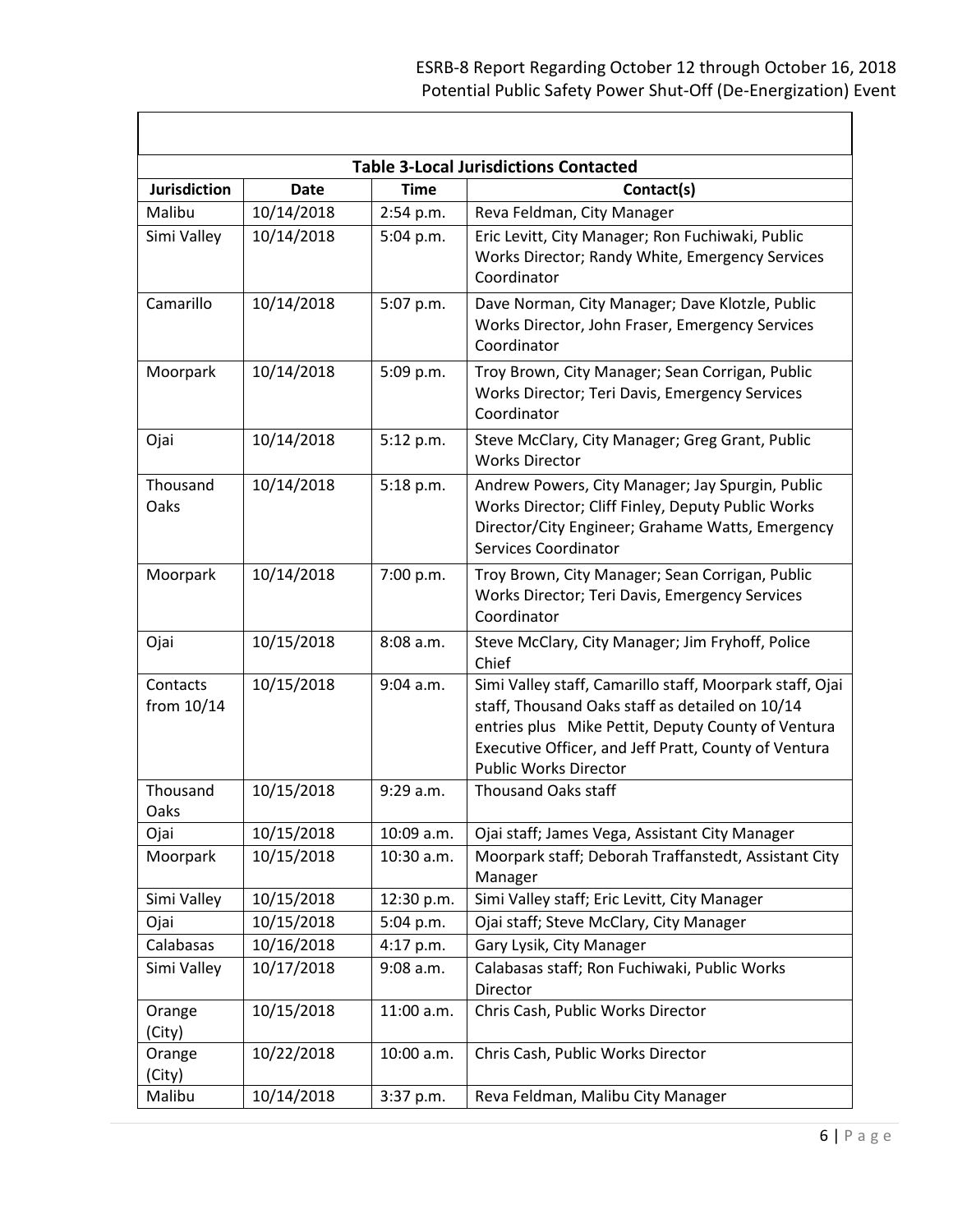# ESRB-8 Report Regarding October 12 through October 16, 2018 Potential Public Safety Power Shut-Off (De-Energization) Event

| <b>Table 3-Local Jurisdictions Contacted</b> |            |                 |                                                                          |  |
|----------------------------------------------|------------|-----------------|--------------------------------------------------------------------------|--|
| Malibu                                       | 10/15/2018 | 7:10 a.m.       | Reva Feldman, Malibu City Manager                                        |  |
| Malibu                                       | 10/15/2018 | $9:24$ a.m.     | Reva Feldman, Malibu City Manager                                        |  |
| Malibu                                       | 10/15/2018 | 12:16 p.m.      | Malibu staff                                                             |  |
| Malibu                                       | 10/18/2018 | 8:19 p.m.       | Reva Feldman, City Manager                                               |  |
| Lake Forest                                  | 10/14/2018 | 1:45 p.m.       | Lake Forest city staff                                                   |  |
| Irvine                                       | 10/15/2018 | 9:15 a.m.       | Irvine city staff; Robert Simmons, Emergency                             |  |
|                                              |            |                 | Management Administrator                                                 |  |
| Rancho                                       | 10/15/2018 | 9:15 a.m.       | Cheryl Kuta, Development Services Director; Jennifer                     |  |
| Santa                                        |            |                 | Cervantes, City Manager; Brenden Dugan, Public                           |  |
| Margarita                                    |            |                 | <b>Works Director</b>                                                    |  |
| Irvine                                       | 10/16/2018 | 9:38 a.m.       | Irvine city staff; Robert Simmons, Emergency<br>Management Administrator |  |
| Rancho                                       | 10/16/2018 | 9:38 a.m.       | Rancho Santa Margarita city staff                                        |  |
| Santa                                        |            |                 |                                                                          |  |
| Margarita                                    |            |                 |                                                                          |  |
| Laguna                                       | 10/14/2018 | $11:15$ a.m.    | Jordan Villwock, Emergency Services Coordinator                          |  |
| Beach                                        |            |                 |                                                                          |  |
| Santa                                        | 10/14/2018 | 6:00 p.m.       | Santa Barbara County staff                                               |  |
| <b>Barbara</b>                               |            |                 |                                                                          |  |
| County<br>Santa                              | 10/15/2018 | 8:30 a.m.       | Santa Barbara City staff                                                 |  |
| <b>Barbara City</b>                          |            |                 |                                                                          |  |
| Azusa                                        | 10/14/2018 | 5:20 p.m.       | Sergio Gonzalez, City Manager; Manny Robledo,                            |  |
|                                              |            |                 | Director of Light & Water                                                |  |
| Azusa                                        | 10/14/2018 | <b>Numerous</b> | Azusa city staff                                                         |  |
| Azusa                                        | 10/14/2018 | 11:11 p.m.      | Sergio Gonzalez, City Manager                                            |  |
| Azusa                                        | 10/15/2018 | 7:30 a.m.       | Azusa city staff                                                         |  |
| Glendora                                     | 10/14/2018 | 5:00 p.m.       | Adam Raymond, City Manager; Valerie Escalante,                           |  |
|                                              |            |                 | <b>Assistant to City Manager</b>                                         |  |
| Glendora                                     | 10/14/2018 | <b>Numerous</b> | City staff                                                               |  |
| Glendora                                     | 10/14/2018 | Numerous        | Adam Raymond, City Manager; Lisa Rosales, Police<br>Chief                |  |
| Glendora                                     | 10/15/2018 | Numerous        | Adam Raymond, City Manager; Lisa Rosales, Police<br>Chief                |  |
| Sierra                                       | 10/15/2018 | $6:55$ a.m.     | Gabe Engeland, City Manager                                              |  |
| Madre                                        |            |                 |                                                                          |  |
| Sierra                                       | 10/15/2018 | 1:00 p.m.       | Gabe Engeland, City Manager                                              |  |
| Madre                                        |            |                 |                                                                          |  |
| Los Angeles                                  | 10/14/2018 | 7:30pm          | Nicole Englund, Deputy to Supervisor Kuehl                               |  |
| County                                       |            |                 |                                                                          |  |
| Board of                                     |            |                 |                                                                          |  |
| Supervisors,                                 |            |                 |                                                                          |  |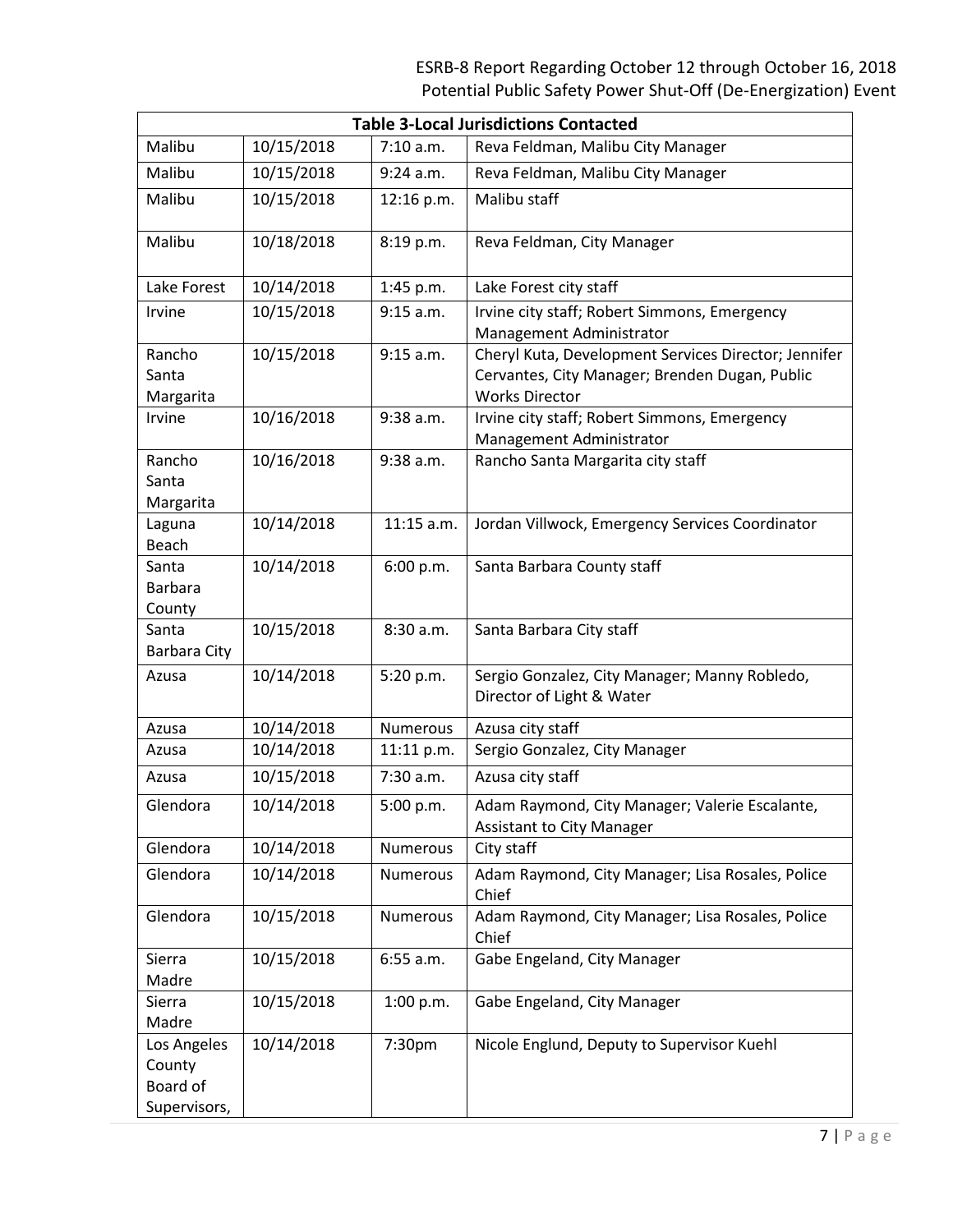| <b>Table 3-Local Jurisdictions Contacted</b>                                      |            |                                       |                                                                                  |  |
|-----------------------------------------------------------------------------------|------------|---------------------------------------|----------------------------------------------------------------------------------|--|
| Third                                                                             |            |                                       |                                                                                  |  |
| <b>District</b>                                                                   |            |                                       |                                                                                  |  |
| Los Angeles<br>County<br>Board of<br>Supervisors,<br>Third<br><b>District</b>     | 10/15/2018 | 10:00 a.m.,<br>3:00 p.m.              | Nicole Englund, Deputy to Supervisor Kuehl                                       |  |
| Los Angeles<br>County<br>Board of<br>Supervisors,<br><b>Fifth District</b>        | 10/14/2018 | 8:15 p.m.                             | Chris Perry, Deputy of Supervisor Barger                                         |  |
| Los Angeles<br>County<br><b>Board of</b><br>Supervisors,<br><b>Fifth District</b> | 10/15/2018 | $10:15$ a.m.                          | Chris Perry, Deputy of Supervisor Barger                                         |  |
| Los Angeles<br>County<br>Board of<br>Supervisors,<br><b>Fifth District</b>        | 10/14/2018 | 8:30 p.m.                             | Stephanie English, Deputy for Supervisor Barger                                  |  |
| Los Angeles<br>County<br>Board of<br>Supervisors,<br><b>Fifth District</b>        | 10/15/2018 | 10:15 a.m.                            | Stephanie English, Deputy for Supervisor Barger                                  |  |
| Los Angeles<br>County<br>Board of<br>Supervisors,<br><b>Fifth District</b>        | 10/15/2018 | 2:00 p.m.                             | Stephanie English, Deputy for Supervisor Barger                                  |  |
| La Canada<br>Flintridge                                                           | 10/15/2018 | $4:11$ pm,<br>8:21 p.m.,<br>10:30p.m. | Mark Alexander, City Manager; Patrick Dechellis,<br><b>Public Works Director</b> |  |
| La Canada<br>Flintridge                                                           | 10/16/2018 | 10:00 a.m.                            | Mark Alexander, City Manager; Patrick Dechellis,<br><b>Public Works Director</b> |  |
| San<br>Bernardino<br>County                                                       | 10/14/2018 | 3:15 p.m.                             | Gary McBride, CEO and San Bernardino County<br>Office of Emergency Services      |  |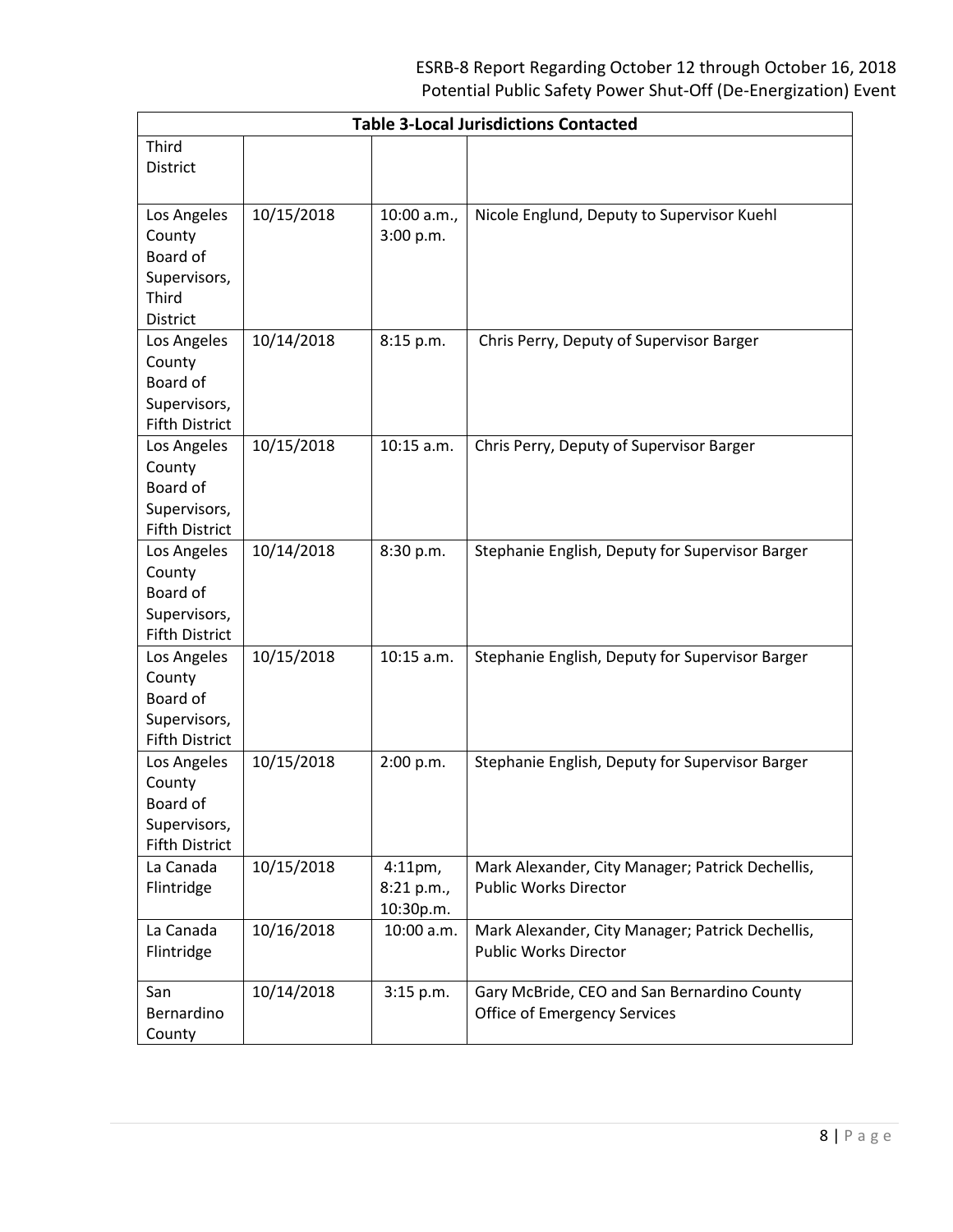### **2. If unable to provide customers with notice at least 2 hours prior to the de-energization event, provide an explanation in its report.**

While SCE did not have a de-energization event, initial notification protocols around the PSPS process are considered at the 48-hour mark. SCE strives to inform customers 48 hours in advance of a potential PSPS. However, there may be times when extraordinary, rapidly changing weather and fire conditions or other circumstances beyond SCE's control, may result in initial communications occurring with less notice. SCE has made every effort to ensure customers understand our intentions and the reality of what SCE faces in such extreme events and will further examine outreach and awareness campaigns to highlight these details more predominantly for our customers.

### **3. Summarize the number and nature of complaints received as the result of the de-energization event and include claims that are filed due to de-energization.**

SCE did not de-energize any circuits under the PSPS protocol during the period from October 14 to 16. However, SCE did experience several system outages unrelated to a PSPS de-energization due to the storm event. Some of the areas where these system outages occurred were areas where SCE had been monitoring fire weather conditions and had sent customer notifications of a potential PSPS event. This situation may have contributed to customer confusion about whether a PSPS had been put into effect. During the weather event of October 14 through October 16, SCE received four customer complaints to its Consumer Affairs Office as a result of storm-related outages. These complaints are summarized below and a table listing all circuits that experienced outages is also included in this section.

- *Customer 1* was upset about an outage that occurred and indicated she had received no notice about it but believed it was a PSPS event. The customer had received the 24-hour advance PSPS notification; however, a system outage occurred due to weather conditions following the PSPS notice. This outage was not a PSPS event.
- *Customer 2* was upset that they had received the PSPS 24-hour advance notification and later experienced the same system outage that impacted Customer 1. This outage was not a PSPS event.
- *Customer 3* was upset about not being able to receive a specific restoration time for the system outage that impacted her residence. Initially, she felt this was a PSPS event and that she did not receive enough notice. This outage was not a PSPS event. The customer then requested medical baseline and Claims forms via email.
- *Customer 4* was upset about the lack of notice given for a PSPS event. The customer received 24 hour advance notice and then was subsequently impacted by a system outage. This outage was not a PSPS event.